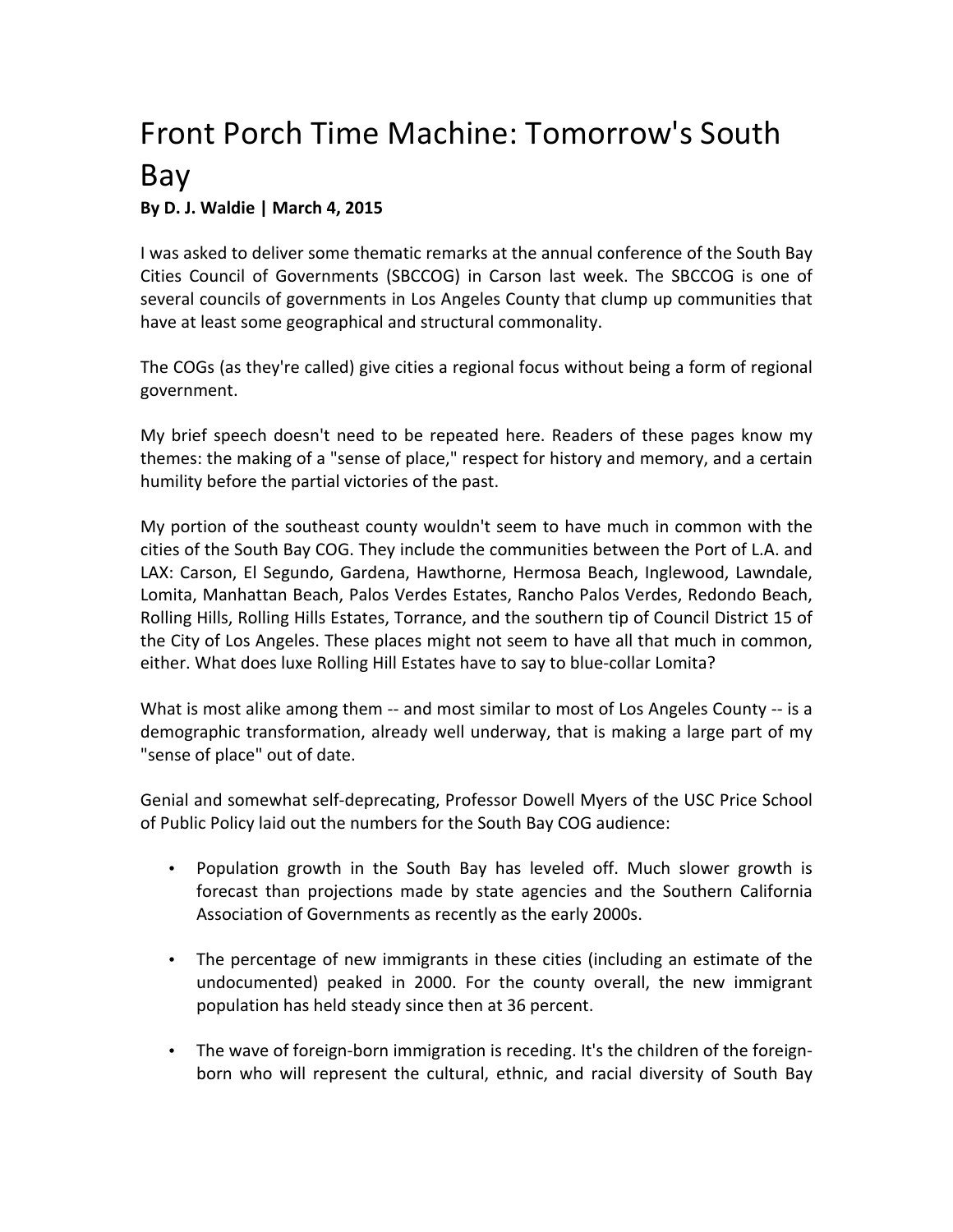cities in the future. They will be more settled that their parents as the county becomes increasingly native born.

- Los Angeles won't become a Latino-majority county anytime soon. Projections into 2030 forecast a "majority minority" region, with a Latino population just under 50 percent. (As recently as 2012, the Latino percentage of the county's population was projected to top 50 percent by 2020-2025).
- The percentage of school-age children in the population of the South Bay has already declined dramatically and will continue to drop.
- The percentage of adult residents -- logically -- is going up. Age disparities will be particularly acute among South Bay cities. The low percentage of youth maturing into income-earning adults will affect employers, retailers, health care providers, and city governments.

These numbers predict an older, less footloose population whose roots are here. That may benefit civic and political life one day ... but only if the children of today's immigrants get a good education. The numbers also predict a shortage of younger workers from the millennial generation. Their absence may propel even more industries out of the region.

Equally, a shortage of affordable housing for new families may drive the young adult population elsewhere. The lack of new middle-class families may depress the resale market. In the end, the two-million-dollar homes of the South Bay may end up chasing a fickle and shallow pool of foreign buyers as the formerly hot lofts of downtown become dormitories for the very old.

Faster than other regions of the county, the South Bay is maturing into something "urban-like" in function while remaining "suburban-like" in appearance. Those contrasting "likes" are making it difficult for planners and politicians to imagine what the region requires to remain (or become) a fit place to live.

Although Professor Myers didn't put the question this bluntly, I wonder how its residents are supposed to make good decisions about the future of the South Bay if their imaginative conception of it no longer reflects what the South Bay is becoming.

And how are we to imagine L.A. if it's no longer exactly L.A. anymore?

And how are we to become the Angeleños we should become. As the 2013 Myers/Pitkin report pointedly asked:

How well do Los Angeles residents recognize their mutual dependence? Certainly those of middle age may not feel as much interest in children, now that their own are grown. And these middleaged residents are the peak earners and largest taxpayers we have. The children, for their part,